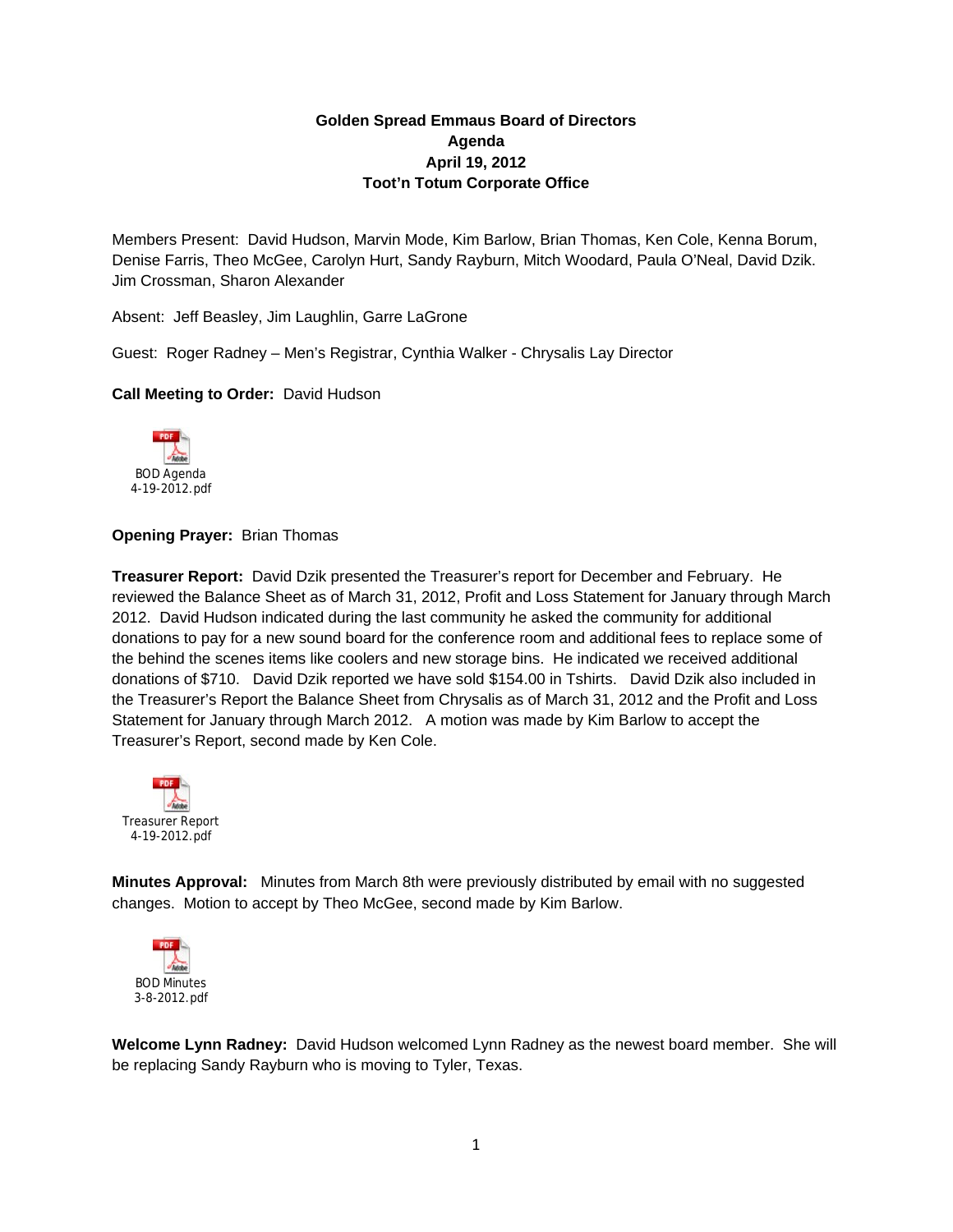**Walk # 226**: Roger Radney and Jim Crossman commented that Walk #226 was an amazing walk. Excellent support from the clergy. Jim reported this was a very smoothly run walk. Roger thanked Ken Cole for coming to the last team meeting to pray for the team. Ken indicated he plans to do this on all future walks. Several suggestions were made for future walks: to develop a list of names the BST could call for immediate help if they got shorthanded. Everyone agreed that this could be any member of the board of directors. Also suggested was to start putting a label on the back of each pilgrim and team member's name badge indicating allergies, spouse, emergency notifications, etc. Concerns were mentioned regarding HIPPA regulations on publicizing this information. This information can be obtained on the Lay Director's zip drive that is loaded on the lap top in the BST Room. An issue was raised regarding availability of AED's on site at Ceta Canyon for emergencies. David will check with Ceta regarding emergency issues. David Hudson indicated someone approached him during candlelight and expressed concern about a community member bringing a dog to candlelight. David will speak to this individual and ask that this not occur in the future.

**Walk # 227:** Sandy Rayburn reported the last team meeting was last week. Ken indicated he did go to the meeting and pray for the team. Carolyn expressed a concern over a pilgrim who sent in an application and did not have a pastor signature. She indicated the pastor has refused to sign an application for anyone who wants to go on the Walk to Emmaus. She spoke with Ken Cole about the issue also. David will speak to Carlene for advice.

**Walk # 228**: David Hudson reported that the first team meeting is this Saturday. The assistant music slot is still not filled.

**Chrysalis Update:** Cynthia Walker distributed a list of names the Steering Committee has recommended to be on the Chrysalis Board of Directors. It was pointed out that Madison Thomas is on this list, who is Brian Thomas' daughter. Since Brian serves on the Chrysalis Board as the Liaison with Emmaus and not a voting member of the Chrysalis Board, there is no conflict of interest. A motion was made to accept the names by Theo McGee, second by Sharon Alexander. Cynthia reported there was a Rush last Saturday and there were 22 people in attendance with 11 youth. She commented that Brady Clark is an excellent choice for Spiritual Director for Chrysalis. Suggestions to get more youth involved included kids calling other kids and contacting youth pastors. Any other suggestions for board members should be forwarded to Cynthia.



#### **Committees:**

Reunion Groups: Marvin reported St. Stephen West is forming a new reunion group and will meet next Wednesday night.

Technology Committee: No meeting since last Board meeting, but attached update presented. A meeting will be scheduled in May for the Technology Committee.

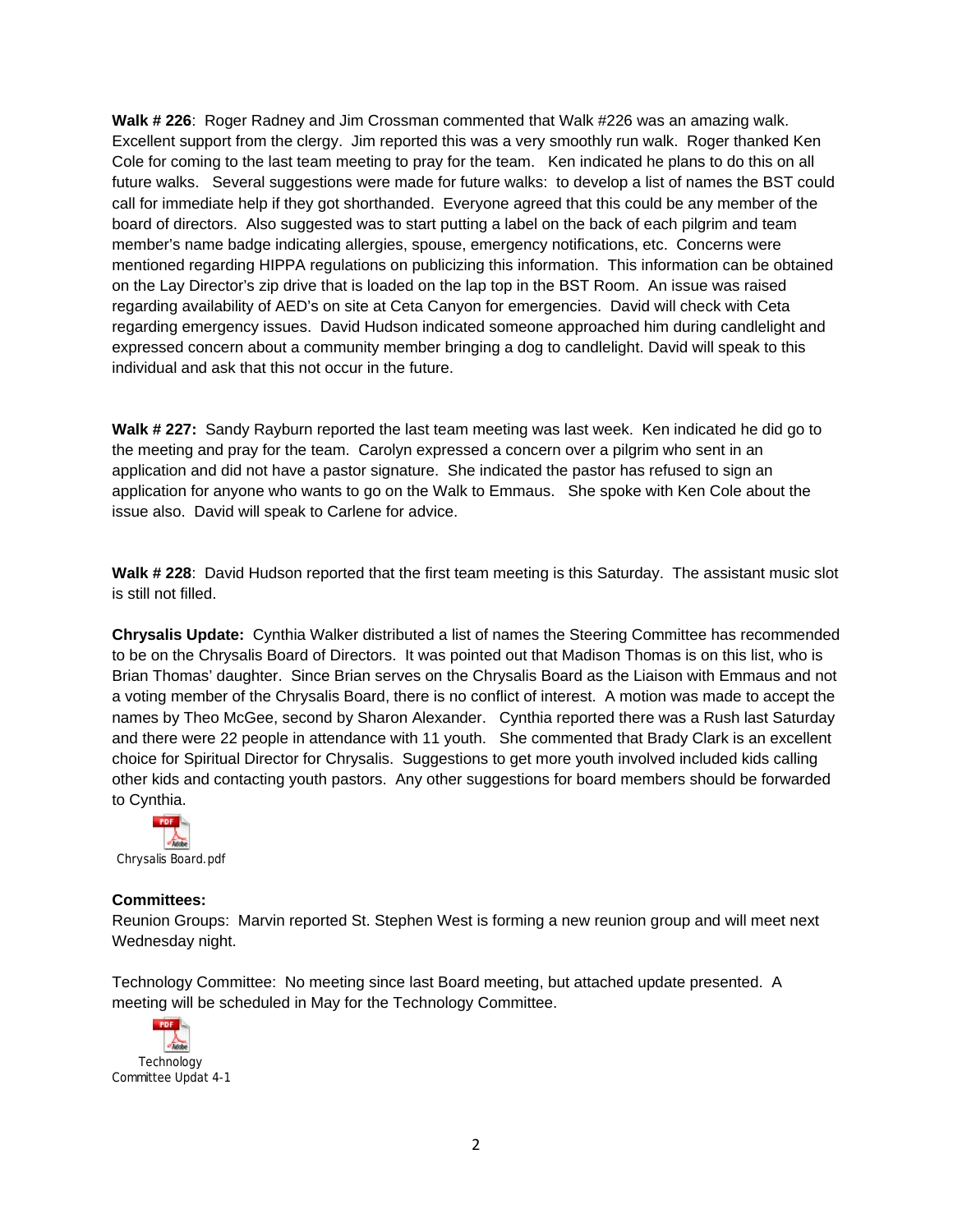**Fund Raiser Dollars:** As reported in the Treasurer's report, coolers, storage tubs and a new sound board for the conference room were purchased with the special offering. David Hudson indicated the old coolers were donated to Ceta Canyon. We will be presenting another opportunity for a special offering for a new sound system for the chapel.

**Summer Outing:** David Hudson announced that the stage – Area 5 - at Sam Houston Park has been reserved for the Emmaus Summer Outing for July 21 from 10am to 11pm. The Alvarado Road Show will be returning for another Emmaus Fund Raiser and will play from 7:30 – 9:30pm. It was suggested that we offer opportunities for local praise bands to play during the day before Alvarado Road Show starts. Suggestions were made for food and several grills will be available for hamburgers and hot dogs. Carolyn will check with Sam's, United and Ben E. Keith on purchasing paper products and food for approximately 300 people.

**Team Selection for Walk # 229:** List was distributed and David encouraged everyone to pray and review the list. Please notify David of your approval/disapproval by Sunday.

**2013/2014 Walk Dates:** All dates for walks in 2013 and 2014 have been confirmed with Ceta Canyon.

## **2013**

Feb 7-10 Women's March 21-24 Men's April 25-28 Women's August 8-11 Men's October 10-13 Women's November 7-10 Men's

## **2014**

Feb 6-9 Women's March 20-23 Men's April 24-27 Women's August 7-10 Men's October 9-12 Women's November 6-9 Men's

## **2013 Lay/Spiritual Directors:**

Congrats to Jim Crossman as being selected as Lay Director and to Jim Watkins as Community Spiritual Director for 2013.

Women's Walk 231 February 7-10, 2013 Lay Director: Ronay Bryan-Bach Spiritual Director: Tom Stribling

Men's Walk 232 March 21-24, 2013 Lay Director: Mitch Woodard Spiritual Director: TBD